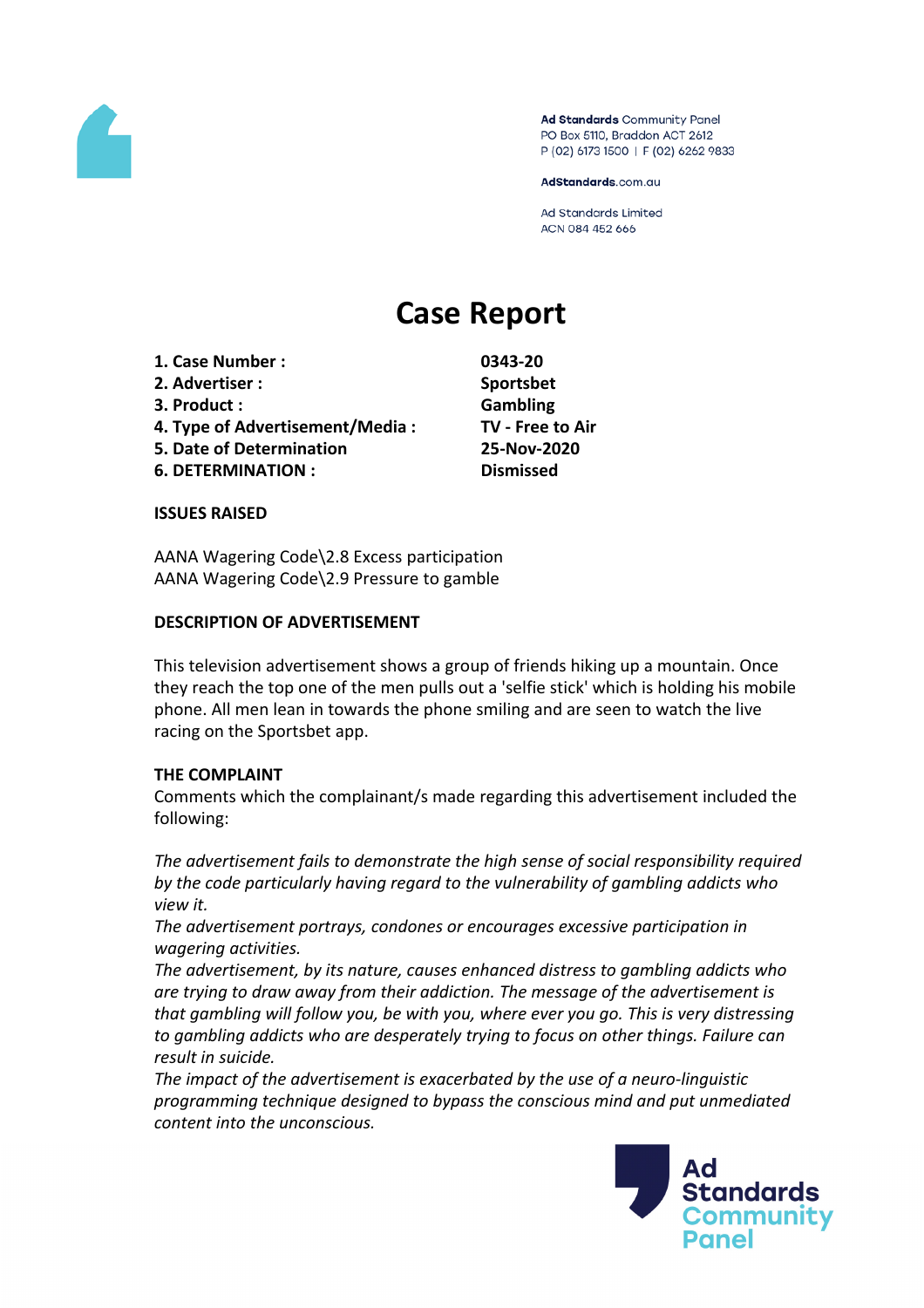

*The advertisement would sabotage one of the hypnotic treatments for (amongst other things) gambling addiction. The advertisement clearly shows the effect of peer pressure.*

## **THE ADVERTISER'S RESPONSE**

Comments which the advertiser made in response to the complainant/s regarding this advertisement include the following:

*We refer to your letter dated 6 November 2020 and the Complaint mentioned above regarding the Advertisement, a digital file of which is attached.*

*The Complaint*

*Ad Standards has identified the following sections of the AANA Code of Ethics (Code) which is addressed in the Complaint:*

*2.8 Advertising or Marketing Communication for a Wagering Product or Service must not portray, condone or encourage excessive participation in wagering activities*

*2.9 Advertising or Marketing Communication for a Wagering Product or Service must neither portray, condone or encourage peer pressure to wager nor disparage abstention from wagering activities*

*Sportsbet strongly rejects that the Advertisement breaches sections 2.8, 2.9 or any other section of the Code for the reasons explained below.* 

*Context for the Advertisement*

*The Advertisement shows a group of friends hiking up a mountain. Once they reach the top one of the men pulls out a 'selfie stick' which is holding his mobile phone. All men lean in towards the phone to watch the live racing on the Sportsbet app.*

*The advertisement does not depict, encourage or glorify gambling and there is no suggestion that gambling is something you should do at any time regardless of where you are. The Advertisement shows a group of mates streaming live racing with a selfie stick – which speaks to the ease of using Sportsbet's products.*

*Section 2.8 of the Code: Excess participation in gambling activity*

*The AANA has confirmed that simply depicting regular wagering, for example as a routine weekend pursuit during a sporting season or other social event, does not equate to portraying excessive participation.(1)* 

*There is nothing in the Advertisement which falls into the examples in the AANA's Practice Note or contains any elements which depict or encourage: participants wagering beyond their means;*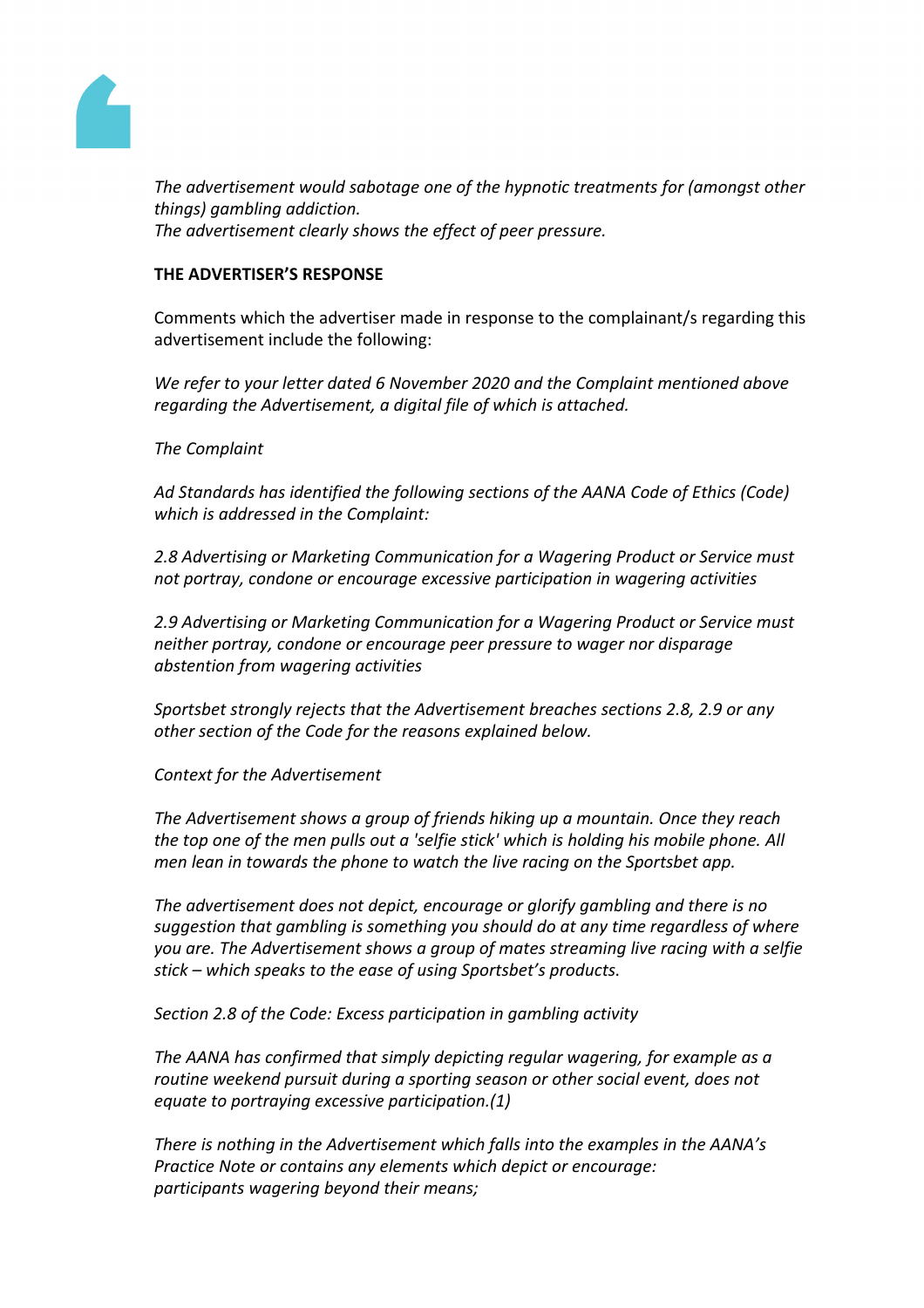

*wagering taking priority in a participant's life – for example, depicting wagering as causing significant disruption to a participant's life including family, friends or professional or educational commitments; prolonged wagering suggesting that this improves a participant's skill in wagering.*

*The Advertisement shows a group of friends live streaming the races. It does not depict wagering activity in any form. In 2015, for similar reasons which apply to the current Advertisement the Panel noted that, 'whilst the men in the advertisement are shown watching a race via the app there is no mention of placing a bet on any race and considered that the advertisement, although demonstrating one of the services available using the app, does not depict gambling.'*

*Section 2.9 of the Code: 2.9 Pressure to gamble\Encourage peer pressure*

*Simply showing a group of friends gathering at the top of a mountain to view a streaming mobile device does not amount to peer pressure. There is no criticism, ridicule, mockery or negative depiction of non-wagering activities in the Advertisement.*

*It is submitted that the Advertisement could not be reasonably construed as containing content which portrays, condones or encourages criticism or ridicule for not engaging in wagering or any other kind of peer pressure covered by Section 2.9 of the Wagering Code.*

*Conclusion*

*Sportsbet regrets that one individual has objected to the Advertisement. However, the Advertisement does not breach the Code and the Complaint should be dismissed.*

*(1) AANA Wagering Advertising Code – Practice Note (May 2018), p.2.*

## **THE DETERMINATION**

The Ad Standards Community Panel (Panel) considered whether this advertisement breaches the AANA Wagering Advertising and Marketing Communication Code (Wagering Code).

The Panel noted the complainant's concern that the advertisement:

- Condones and encourages excess participation in wagering activities
- Clearly shows the effect of peer pressure.

The Panel viewed the advertisement and noted the advertiser's response.

The Panel noted that the advertiser is a company licensed in a State or Territory of Australia to provide wagering products or services to customers in Australia and that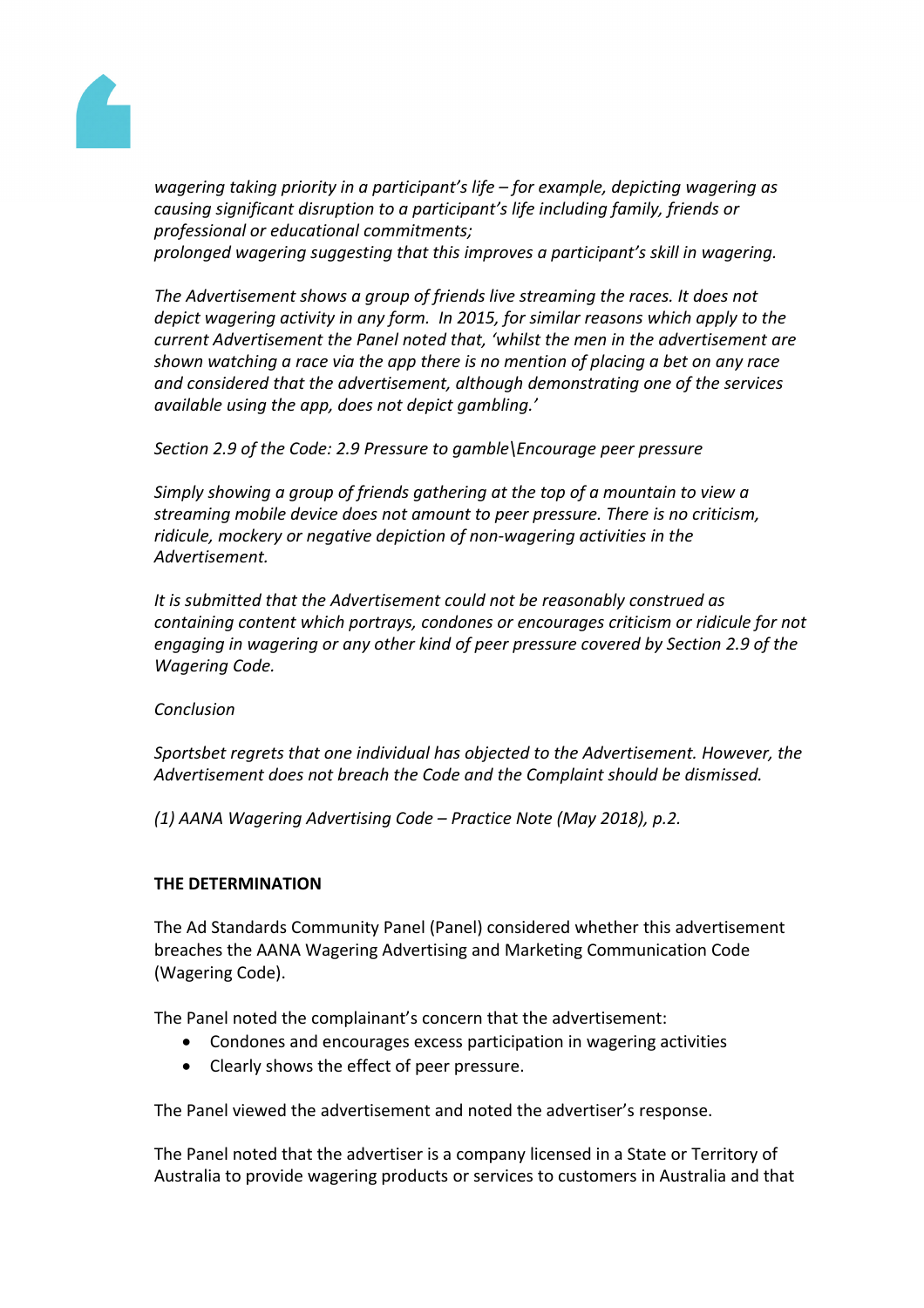

the product advertised is a wagering product or service and therefore the provisions of the Wagering Code apply.

As per the AANA Wagering Advertising and Marketing Communication Code Practice Note:

*"The Code applies to advertising and marketing communication for wagering products and services provided by licensed operators in Australia.*

The Panel noted that this advertisement had previously been considered by the Panel in case 0236-15. As the advertisement was considered over five years ago before the Wagering Code was introduced, and community standards may have changed in that time, the Panel will reconsider the advertisement as a new case.

## **Section 2.8 - Advertising or Marketing Communication for a Wagering Product or Service must not portray, condone or encourage excessive participation in wagering activities.**

The Panel considered whether the advertisement portrayed 'excessive' participation in wagering activities.

The Panel noted the Practice Note to Section 2.8 of the Wagering Code which provides: "*Simply depicting regular wagering, for example as a routine weekend pursuit during a sporting season, does not equate to portraying excessive participation. An advertisement or marketing communication would portray, condone or encourage excessive participation in wagering activities where it depicts:*

- *• participants wagering beyond their means;*
- *• wagering taking priority in a participant's life;*
- *• prolonged and frequent wagering to improve a participant's skill in wagering."*

While the Practice Note lists three examples the Panel considered that this did not restrict the application of Section 2.8. The Panel considered that the depiction in the advertisement did not meet any of the examples set out in the Practice Note, so then considered whether the depiction would be considered as 'excessive' taking into consideration the definition of excessive.

The Panel noted the definition of 'excessive' (Macquarie Australian Encyclopaedic Dictionary 2006) as being 'exceeding the usual or proper limit or degree; characterized by excess.' The Panel also noted that 'Excess' includes the definition of 'going beyond ordinary or proper limits.'

The Panel noted it had previously upheld complaints about excessive participation in wagering activities in cases 0447/16, 0459/17 and 0492/17 where wagering appeared to take priority in a participant's life or participants went beyond ordinary or proper limits.